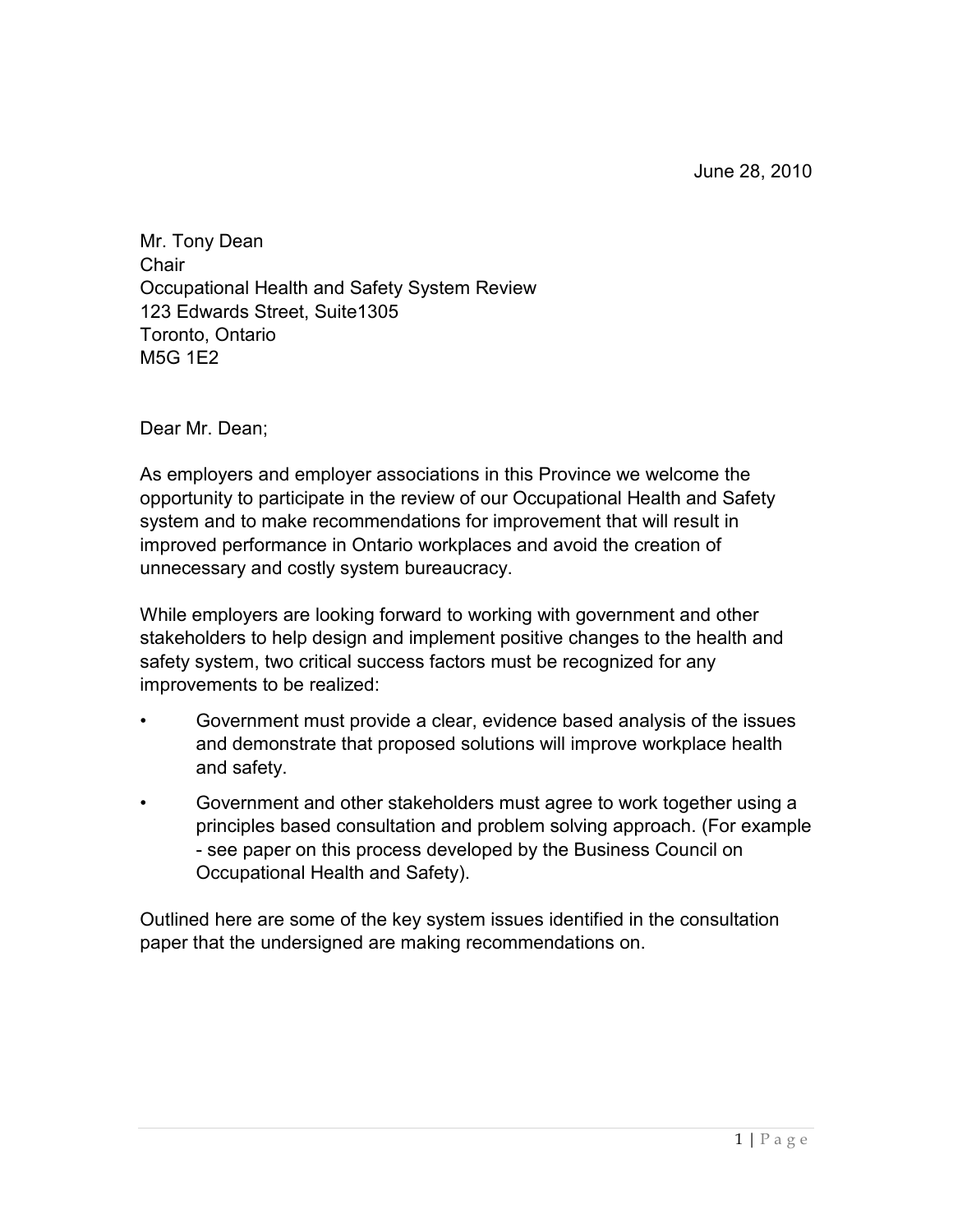## **Roles and Responsibilities**

### **Duplication of Services and Overlapping Roles**

There is a great deal of duplication of functions and services within the health and safety system. Enforcement functions are found in both the Ministry of Labour and the Workplace Safety & Insurance Board. Prevention services are offered by multiple Health and Safety Associations and by the Workplace Safety & Insurance Board. Training roles and programs are duplicated across the system, including having a separate workers' health and safety centre and training system.

### **Unclear Accountability for Leadership**

Accountability for leadership of the system is unclear with so many groups involved. In this respect, the system is complex and confusing for companies to understand, and the roles of, and relationships between the various entities within the system are not clear. The employers question the need for and value of the Occupational Health and Safety Council of Ontario as a leadership and coordinating body for system initiatives. Having this group is thought to simply add to the confusion about leadership.

### **Effectiveness of System Questioned**

While Ontario has an improving record of performance in occupational health and safety relative to other jurisdictions, employers question the cause and effect relationships behind these trends. Employers are the ones who invest in health and safety, build it into the organization's culture, and put policies, procedures and programs in place. The employer community's contribution could be recognized more fairly, and the direct contribution of the health and safety system in the province to performance results better demonstrated.

### **Lack of Meaningful Engagement**

.

Overall there is a lack of meaningful and effective engagement of workplace stakeholders in the development of new health and safety initiatives in the Province. The System partners need to include employers and labour in the definition of who are System partners and in the development of regulatorychange activities to ensure there is a clear connection to improving workplace performance.

Engagement efforts do not seem to be effectively reaching the"poor"performers and those operating outside of the law. Too much of the current System's focus is on those who are already investing in health and safety.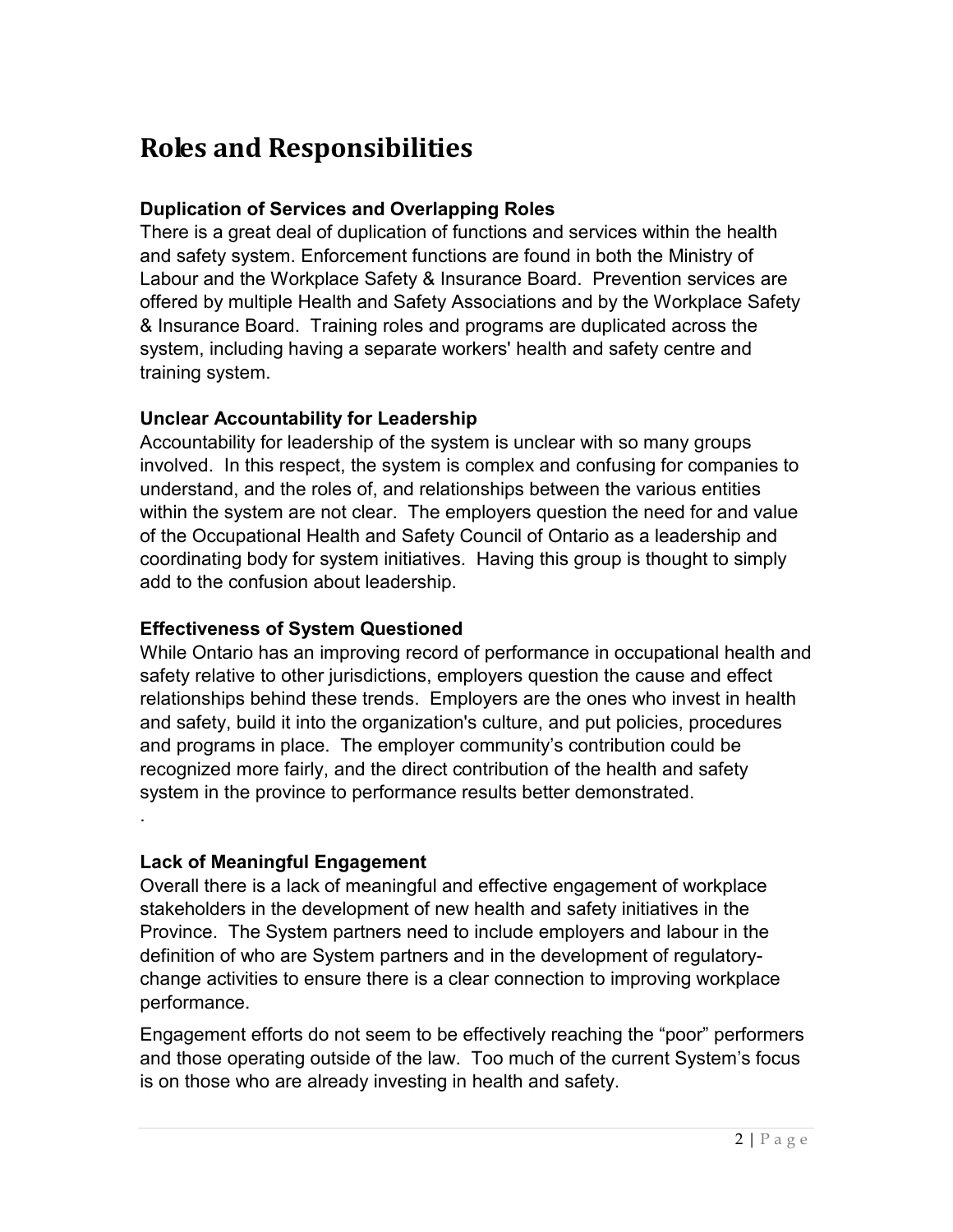Opportunities to engage other Ministries with respect to health and safety are not being realized. For example, health and safety requirements and opportunities could be better integrated into the new business registration, immigration and education systems and processes.

Recommendations with respect to **Roles and Responsibilities**:

1. Reduce duplication and establish clear roles. Clear and distinct roles and mandates should be assigned to the system partners and related service duplication and gaps should be addressed. The Workplace Safety & Insurance Board should focus on insurance functions. Enforcement and system prevention functions should be with the Ministry and Health and Safety Associations respectively. Enforcement is an element of prevention.

We strongly recommend that no new agencies be created as a result of the Panel's work.

- 2. Establish clear leadership accountability. The Ministry of Labour should have overall leadership accountability for the occupational health and safety System in Ontario.
- 3. Implement meaningful engagement. The System needs to engage the workplace stakeholders (employers and labour) in a meaningful and proactive manner. Stakeholders should be involved in the design of any System change that will impact the workplace. A culture of openness and transparency needs to be established between the current System partners and the workplace stakeholders. Particular effort needs to be made to reach small businesses, and compliance assistance to small and medium-sized organizations should be one of the key planks of the OHS System.
- 4. Establish an implementation framework and targets for change. Effective implementation is the key to achieving beneficial change. There is no point designing a new System if the resources, processes and leadership required for effective implementation are not put into place. The government needs to ensure that it puts such a framework in place and sets specific targets to measure progress towards defined goals as part of the implementation framework.

# **The Internal Responsibility System**

**Joint Health and Safety Committees** are seen as a valuable vehicle to support health and safety improvement in the workplace. However concerns exist about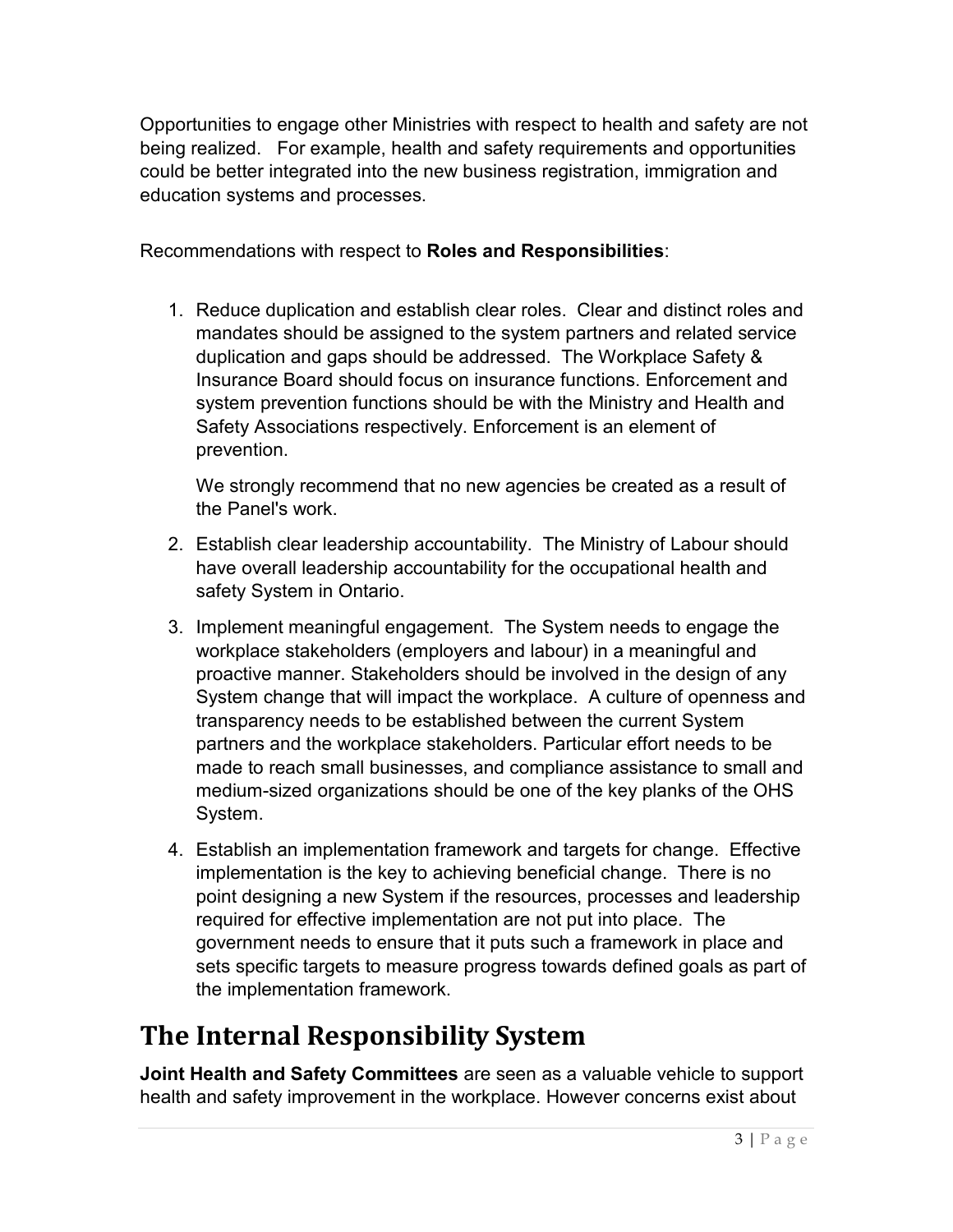the effectiveness with which Joint Health & Safety Committees (JHSC) are able to execute their role. The certification training that supports the JHSC system should provide more sector or industry specific training. The current certification training is felt to be too generic. We question whether evidence exists to demonstrate the effectiveness and impact of certification training on health and safety outcomes.

The **Internal Responsibility System (IRS)** is a useful construct but needs greater clarity and a supporting implementation framework. At present, IRS, as outlined in the legislation, is a list of groups and their responsibilities. There is no implementation framework or set of tools and best practices to implement IRS. As well, it is difficult to determine who the front line supervisor is in many workplace situations. This needs clarification before any further work can be done on IRS in the workplace.

### **Recommendations** related to the **Internal Responsibility System** include:

- 1. Ensure that there is supporting evidence and clear performance metrics before implementing any changes to the JHSC system.
- 2. Develop evidence on the effectiveness of certification training and set improvement goals and directions.
- 3. Clarify who is a Supervisor and develop easy to use implementation strategies and tools for employers to use in the workplace.

### **Incentives**

Employers are strongly opposed to the creation of new administrative penalties or other forms of penalties. The current legislation and regulations provide for sufficient enforcement tools. There needs to be a greater focus and effort paid to 'working' with business to ensure regulatory compliance rather than simply penalizing them at first contact.

There needs to be greater use of incentives, which includes meaningful recognition. Properly developed incentives are very effective in changing behaviours. For example, rebates are a necessary and valuable incentive in an insurance system that is retrospective. A critical part of any world class Health & Safety Management system is the ability to provide timely and meaningful recognition for good performance. The system must adopt this basic approach if it wants to encourage and support improvement in Ontario workplaces.

Employers have a critical role to play in aligning their internal performance management systems with occupational health and safety performance. Prevention organizations can encourage and support this, but ultimately it is employers, not government, who must take the initiative to do this.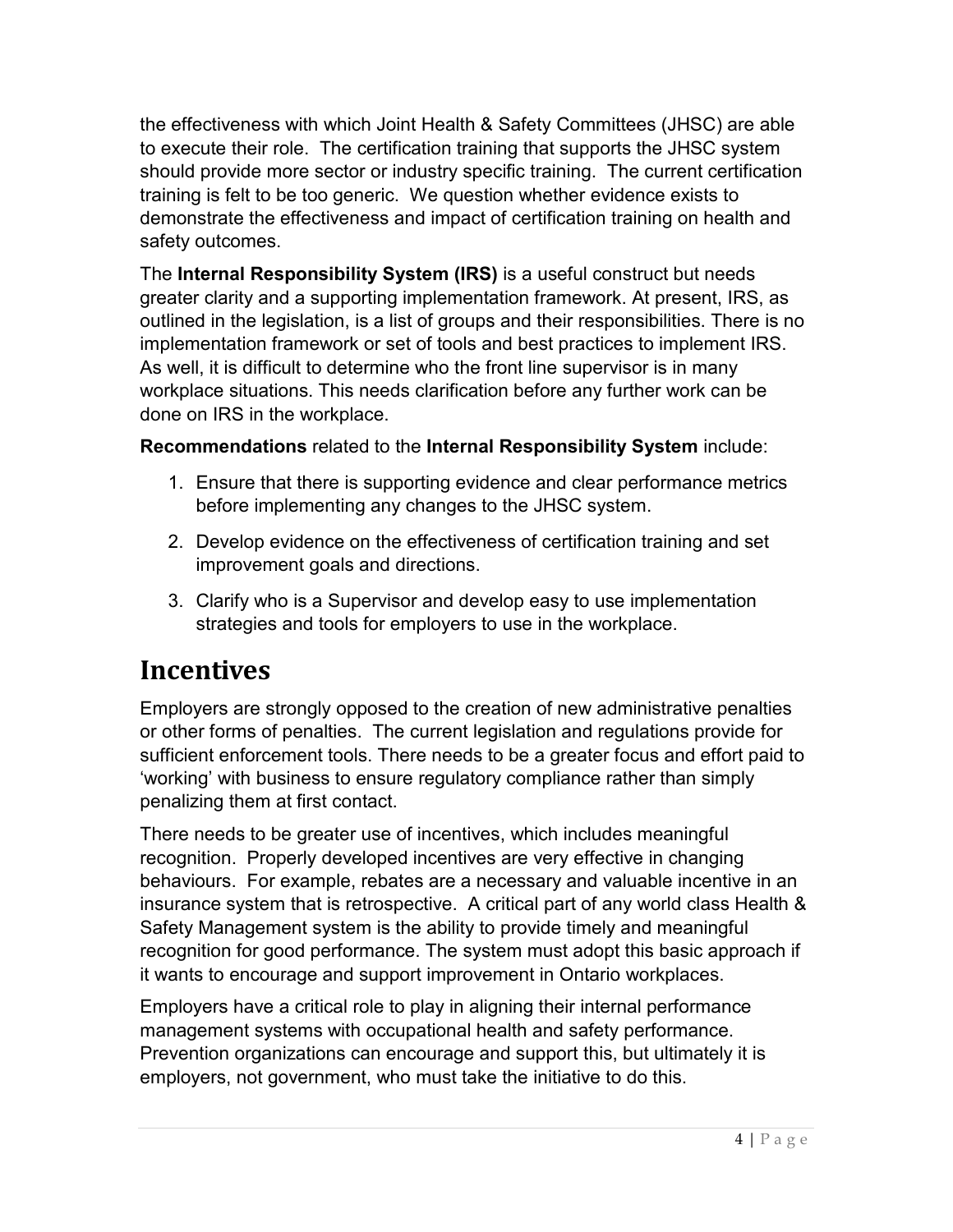Governments can play a leading role however in linking procurement decisions to health and safety management systems and goals. Government agency purchasing processes are too often silent on health and safety requirements. Government should lead by example and leverage their influence by insisting that third party companies meet specified health and safety management system standards and performance requirements. Employers also play an important role in this regard.

### **Recommendations** in the area of **incentives/supply chains** are:

- 1. Continue to reward good performing employers with performance-based premiums.
- 2. Encourage workplaces to exhibit good health and safety performance by:
	- Linking performance management systems to health and safety performance.
	- Encouraging insurance companies and financial institutions to recognize and reward lower business risks through evidence of good health and safety performance.
- 3. Implement the original accreditation proposal developed by the Accreditation Working Group as this proposal recognizes and addresses the needs of small and medium sized businesses. **\***

*\*CFIB has not surveyed its membership on this proposal and is therefore unable to support at this time.*

4. Encourage the continued participation of employers in Safety Groups beyond the proposed 5-year limit.

# **Training**

Training is a critically important ingredient for successful health and safety performance. It is also a significant cost for employers, particularly small employers, both in terms of financial expenditure and operational disruption.

Canadian Federation of Independent Business research shows that smaller businesses already invest heavily in workplace training. It is important to recognize however that small firms train differently than their larger counterparts. Informal, on-the-job training is of greater importance and provided in greater frequency among smaller businesses. This type of training is currently not easily recognized by government, but can be intensely valuable for the recipient of the training.

Small and mid-sized employers in particular need financial incentives, or some form of cost protection or discounts, in order to invest in health and safety training. Currently, the revenue generation needs of the Health and Safety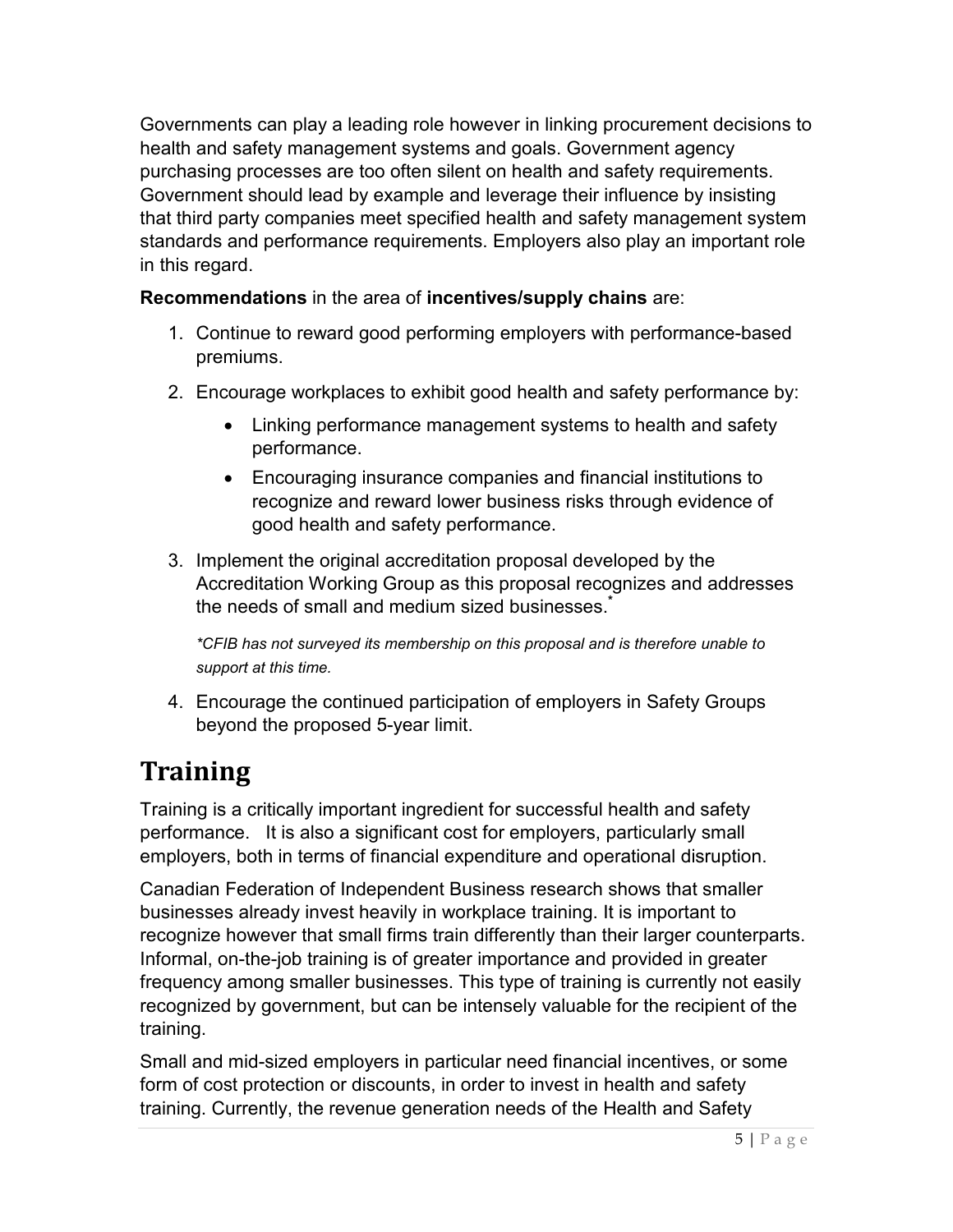Associations are driving training costs beyond the reach of many small to midsized employers.

At present, there is no comprehensive, accessible system for capturing and accessing training records for individuals related to health and safety. There are many tickets, course records, certificates etc. that are administered by employers, unions, educators and training organizations across the province through a wide variety of electronic and hard copy systems. This is inefficient and frustrating for workers and employers and can jeopardize health and safety performance when evidence of training is not easily obtained.

Finally, language and literacy challenges are a growing and significant barrier to training. This is particular true for the construction industry which attracts a large immigrant workforce. It is difficult for small to mid-sized businesses to address this problem on their own.

### **Recommendations** related to **training** include:

- 1. Develop training programs and tools which recognize and address the language and literacy challenges of Ontario's workforce.
- 2. Continue to ensure that health and safety training is sector specific.
- 3. Use technology to facilitate the development of a province-wide registry and tracking system for health and safety related training.
	- Should be linked to individuals
	- Records should be portable
- 4. Link the new business registration system to health and safety training requirements so that new employers understand what is required.
- 5. Ensure that health and safety training, where needed, is affordable and accessible for employers and workers. Partner with the Ministry of Finance to implement a "Training Tax Credit" that is designed to support small and medium-sized business.
- 6. Develop a province-wide training program on how to develop a culture of health and safety.
- 7. Integrate meaningful health and safety education (not just the Green book) into high school, college and university curriculums.

## **Underground Economy**

Employers are also concerned about the underground economy. In addition to the considerable risks this creates for health and safety, the underground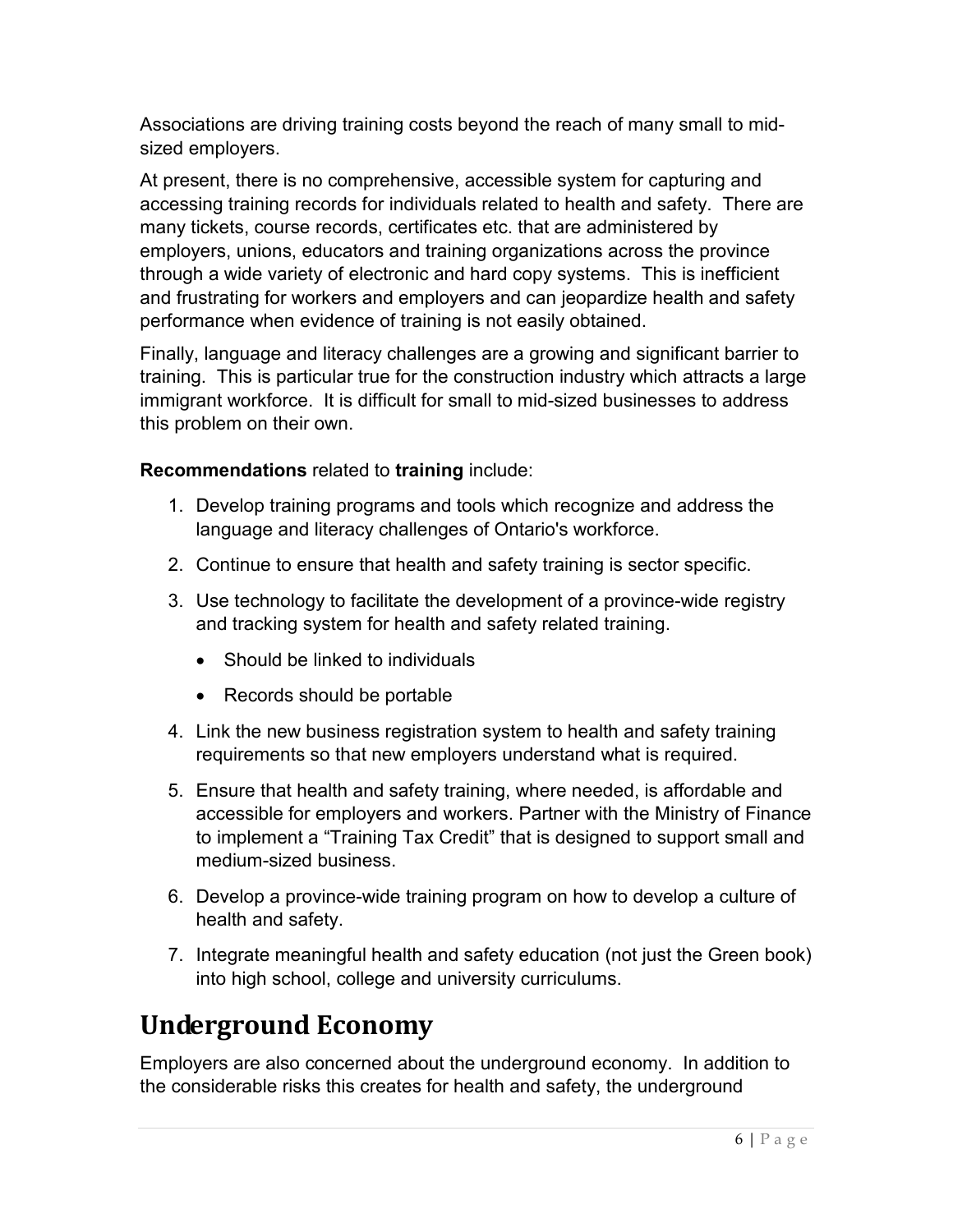economy means that law-abiding employers must pay the insurance costs of employers who operate in the underground economy.

Government has the enforcement tools it needs to address the underground economy. Employers who operate legitimately do not want to incur additional costs for enforcement or be penalized in any other way for new efforts by government to address the underground economy. Additionally, it must be recognized that poorly designed initiatives could serve to drive more companies into the underground economy.

**Recommendations** related to the underground economy include:

- 1. In tackling the underground economy, government actions (either enforcement activities or regulation) must not punish law-abiding firms.
- 2. Implement more effective enforcement and audit efforts within the current legislative and regulatory framework.
- 3. Develop a better understanding as to why employers and workers decide to operate in the underground economy before designing any new solutions or strategies to address the problem. As a first step, the 'underground economy' needs to be clearly defined.

# **Additional Recommendations**

- 1. Develop an on-line system to provide employers with easy access to information and analytical tools related to their occupational health and safety performance and claims.
	- Claims records and status
	- Ratings and performance
	- Lost Time Incidents and non-Lost Time Incidents
	- Analysis by classification unit, rate group, and sub-sector
- 2. Develop a standard set of Health & Safety metrics with which to assess health and safety performance in Ontario.
	- Currently, can't compare across communities, employers, or sectors.
	- Need standard metrics to do comparisons of performance.
- 3. Performance measures should track severity of incidents rather than just their disabling consequences.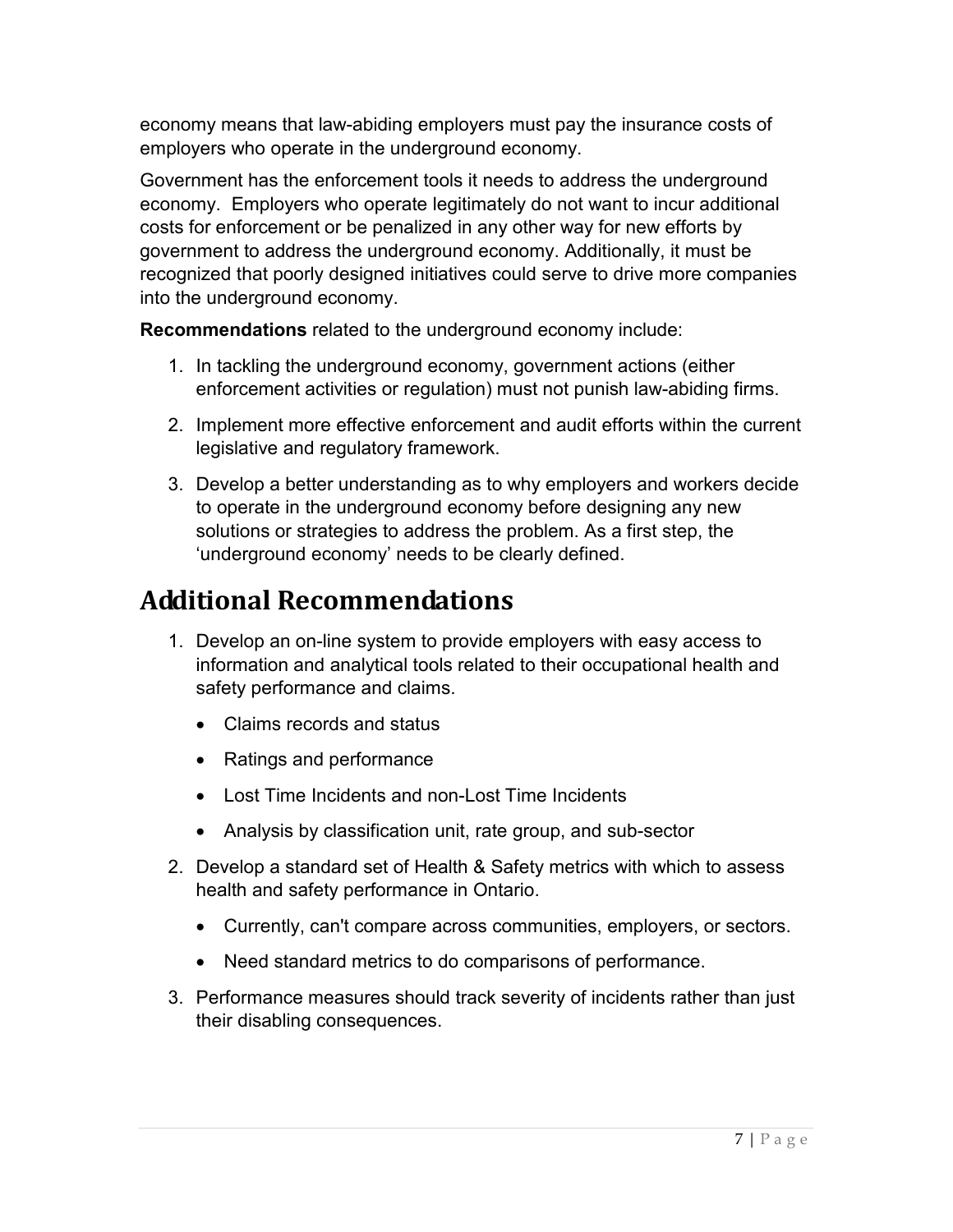

John Macnamara President

Canadian Council of Grocery Distributors (CCGD) S. Ashley Dent, LL.B Vice-President, Ontario



Canadian Federation of Independent Business Satinder Chera, Director, Provincial Affairs Angela Cloutier, Policy Analyst



Canadian<br>Manufacturers &<br>Exporters Ontario

Canadian Manufacturers & Exporters Terry Adamo Manager, Policy and Administration Ontario Division

Canadian Petroleum Products Institute, Ontario Division Eric A. Bristow Director, Government & Stakeholder Relations

Chemistry Industry Association of Canada Norm Huebel Regional Director, Ontario



Council of Ontario Construction Associations (COCA) Ian Cunningham President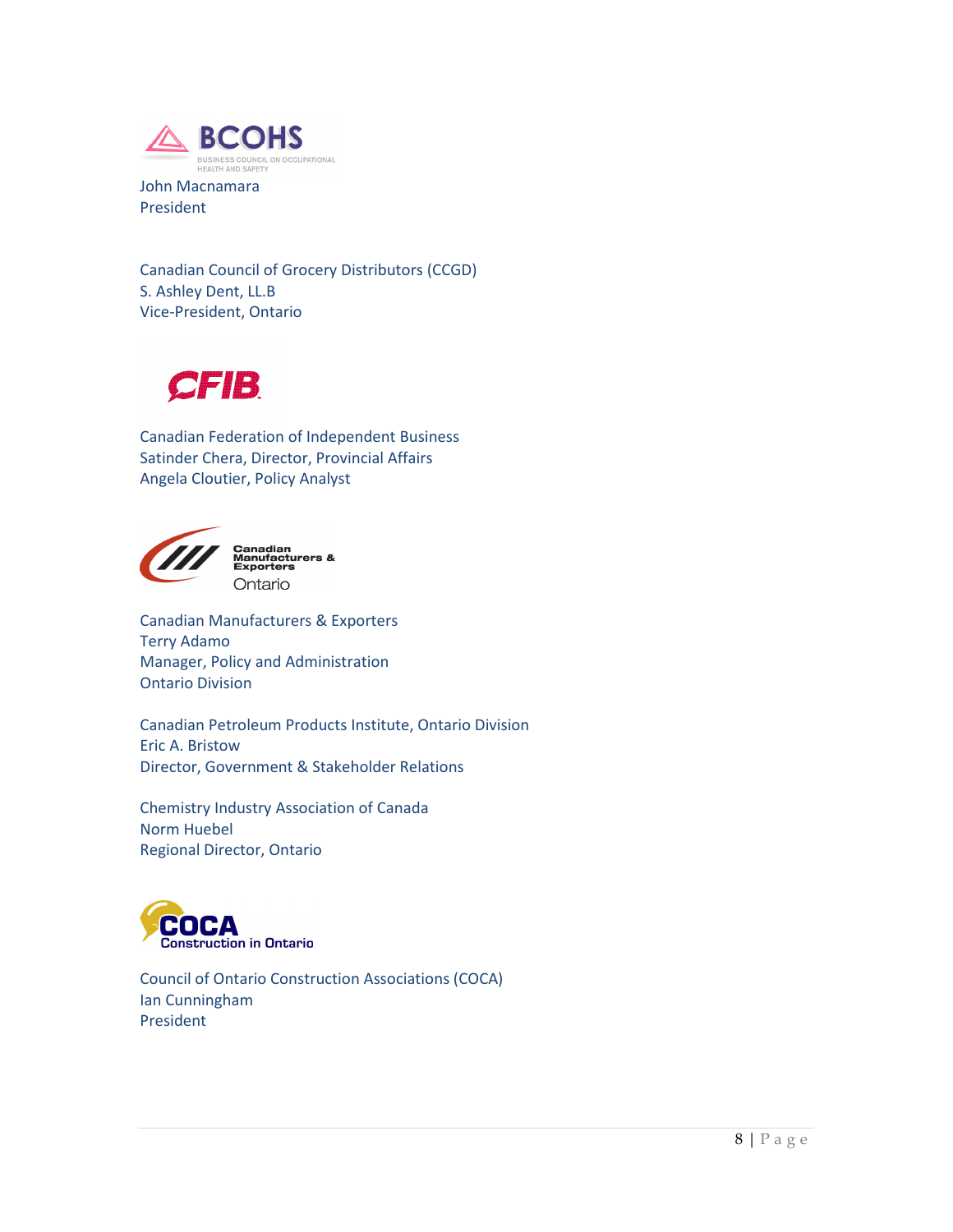

Employers' Advocacy Council (EAC) Fred Spiro Executive Director



John Macnamara VP Health, Safety & Environment

NOVA Chemicals Dan Douglas Manager Health & Safety

Ontario Agri Business Association Dave Buttenham **CEO** 

Ontario Business Coalition Rosa Fiorentino Vice-Chair / Acting Chair

Ontario Energy Association Elise Herzig President and Chief Executive Officer



Mary Lou Sinclair Director - Corporate Safety

Ontario Waste Management Association Rob Cook President